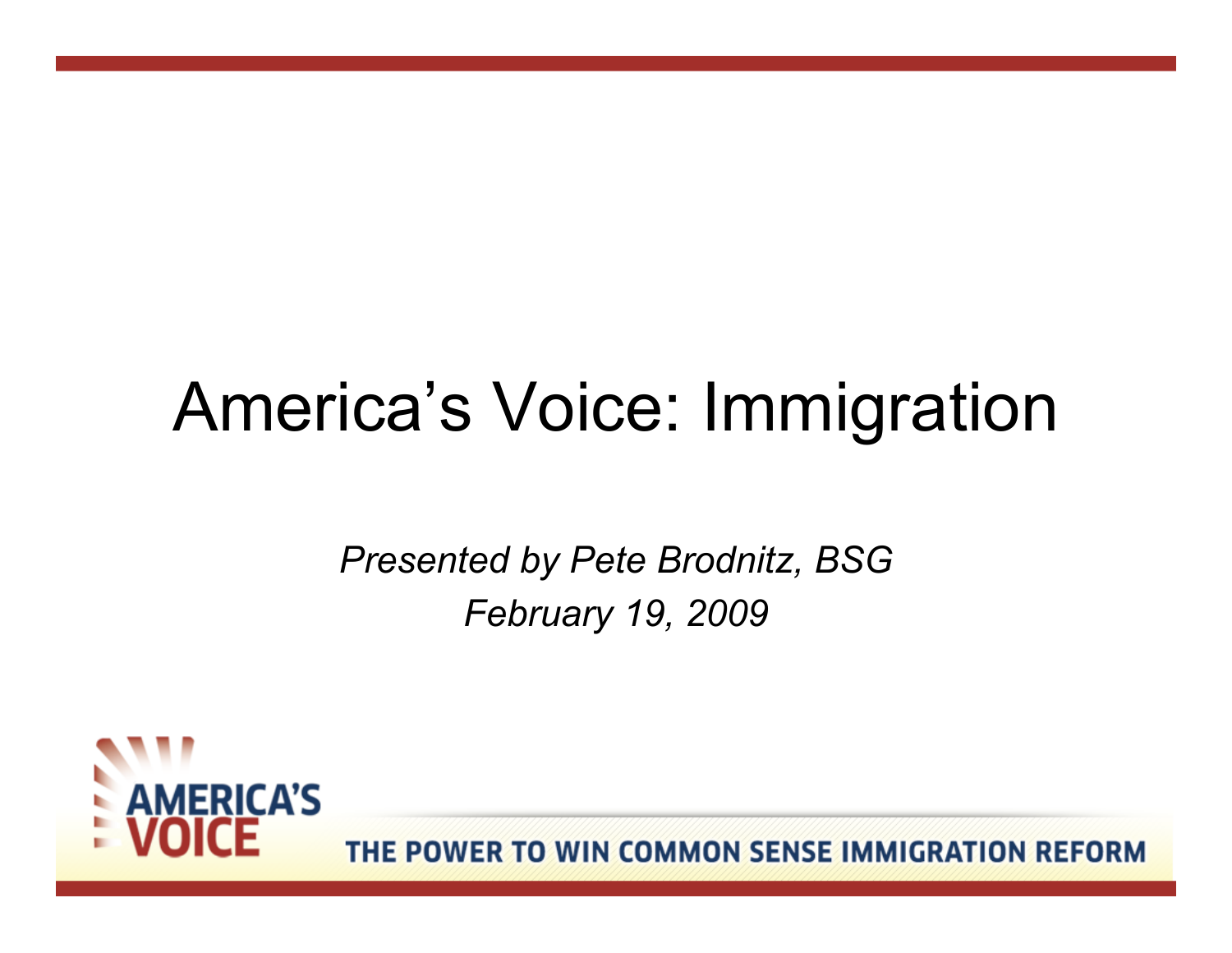# Swing District Survey Methodology

- **BSG conducted 402 interviews with 2008 general election voters in Swing Districts between November 6th and November 9th, 2008.**
- **Congressional Districts included in this survey: VA-11, AZ-01, AZ-05, NM-01, WA-08, CO-04, IL-14, NV-03, PA-11**
	- **Party ID: 35% Democrat, 32% Republican, 29% Independent**
	- **2004 Election: 38% voted for Kerry and 45% for Bush**
	- **2008 Election: 52% voted for Obama and 43% McCain**
	- **Race: 80% white, 10% Latino, 1% African American**
- **The margin of error is** ±**4.89% for the entire sample at the 95% confidence level.**

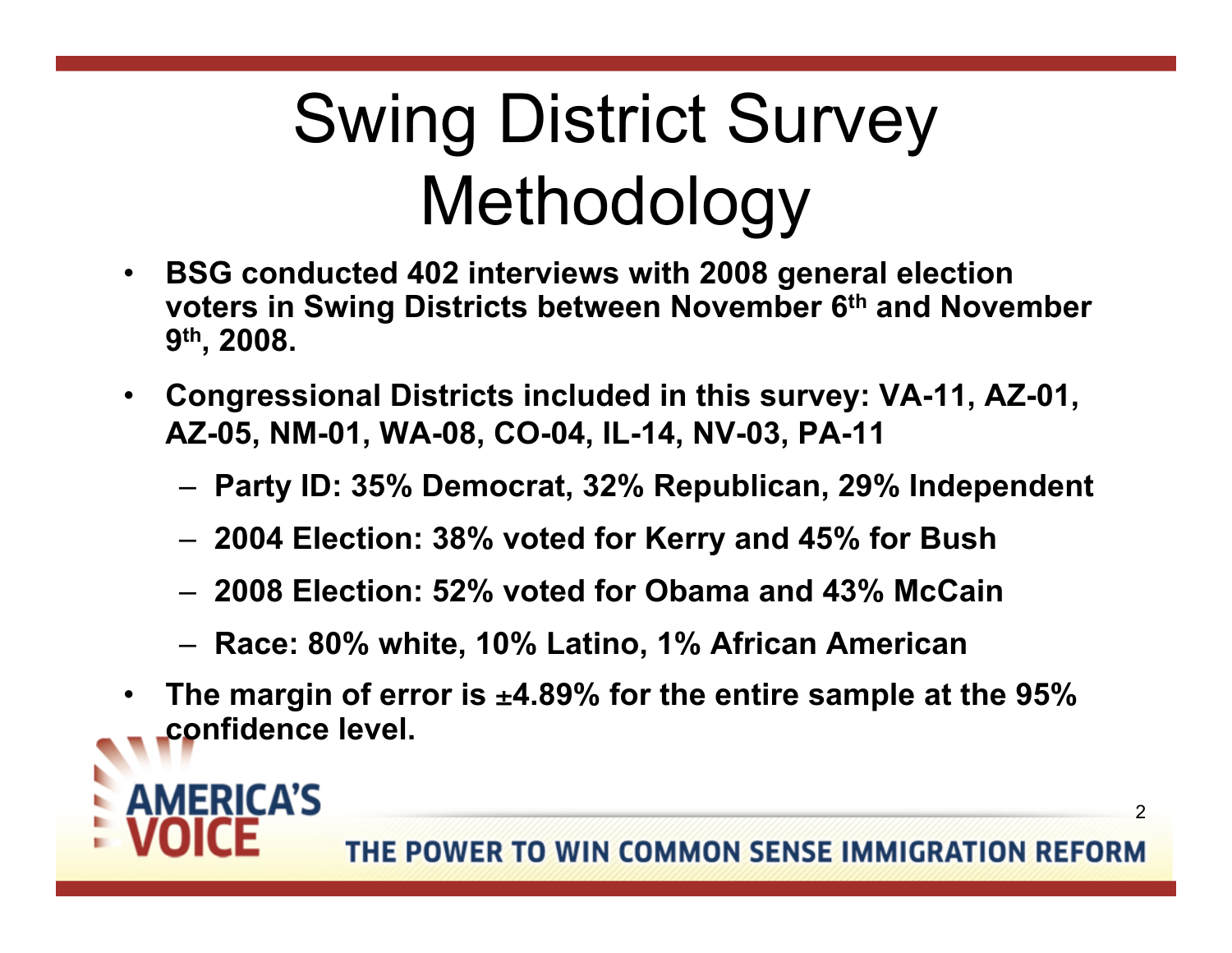# Experience With The Issue of

- **Immigration**<br>• Typically not top of mind but something voters say they are concerned **about so GOP strategy has been to try and raise its salience.**
- **However, the GOP overplays the issue. Most voters are concerned about the tax impact of immigration but also recognize that it's not practical or fair to try and deport all "illegal" residents.**
	- **Most people also recognize that the problem is complicated and does not lend itself to an easy solution.**
- **For this reason, Democrats who acknowledge that the issue is real (i.e. don't dismiss it as a wedge) and call for a solution that is fair to both taxpayers and undocumented residents have found that the issue does not work to their disadvantage.**
	- **And I've seen cases, such as Merkley and Ford, where going after the GOP candidate for hypocrisy on the issue underperforms in campaigns.**
- **In our current polling, it looks like candidates who offer solutions to this problem can find that is an advantage – not just despite the economy but because of the economy.**



THE POWER TO WIN COMMON SENSE IMMIGRATION REFORM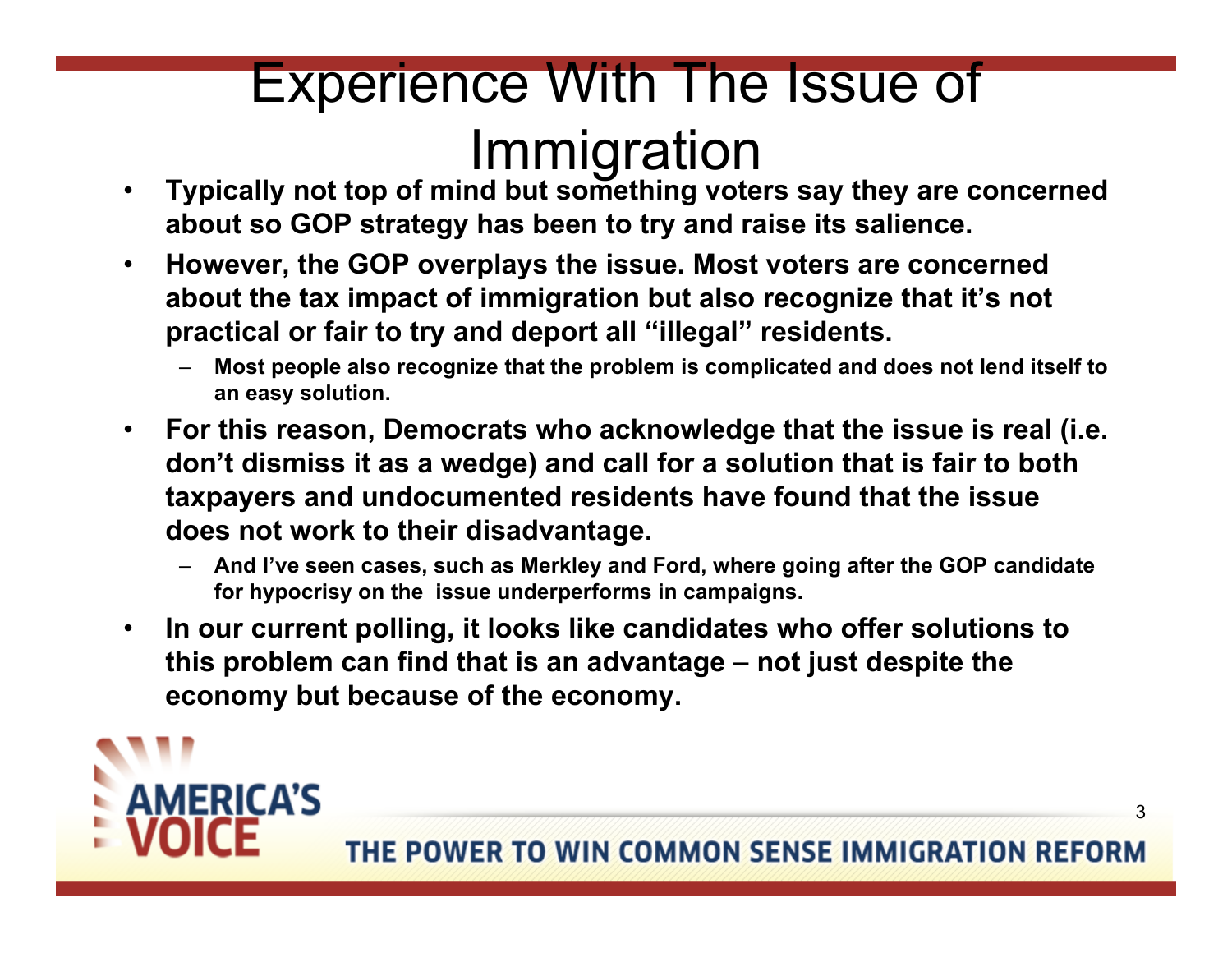# Swing Districts: Key Points

- **The issue of immigration was a low priority relative to the economy, but battleground voters are looking for solutions to the issue, which they consider important, and they prefer a comprehensive solution over a more limited approach.**
- **Those who say the economic situation requires delaying immigration reform don't have the support of the public. Voters say the economy is the priority, but they also say comprehensive reform is consistent with helping the economy.**

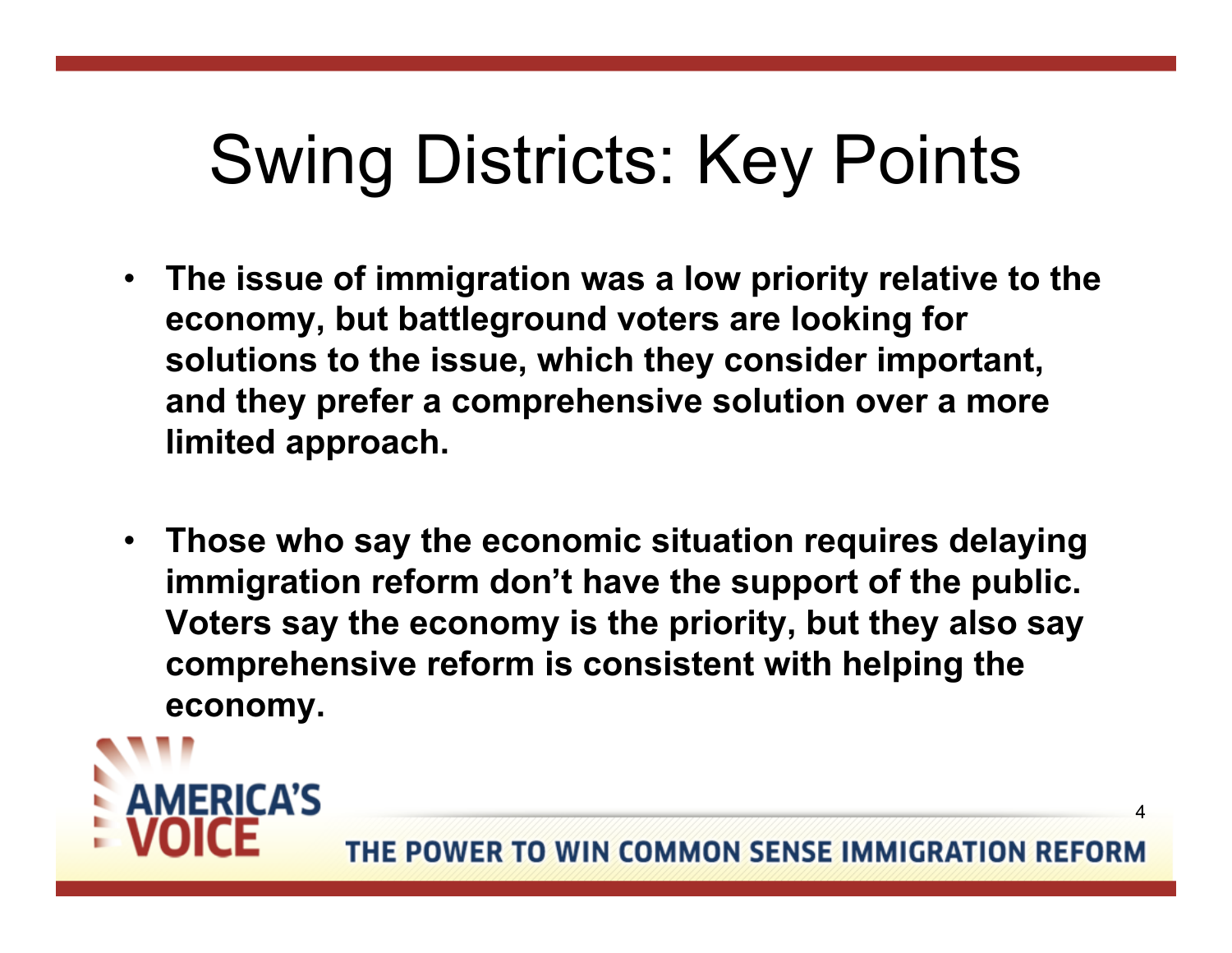#### 8 in 10 Swing District Voters Say Illegal Immigration is a Serious Problem



**ERICA'S** 

*In your view, is illegal immigration a (READ CHOICES) problem facing the country?*

THE POWER TO WIN COMMON SENSE IMMIGRATION REFORM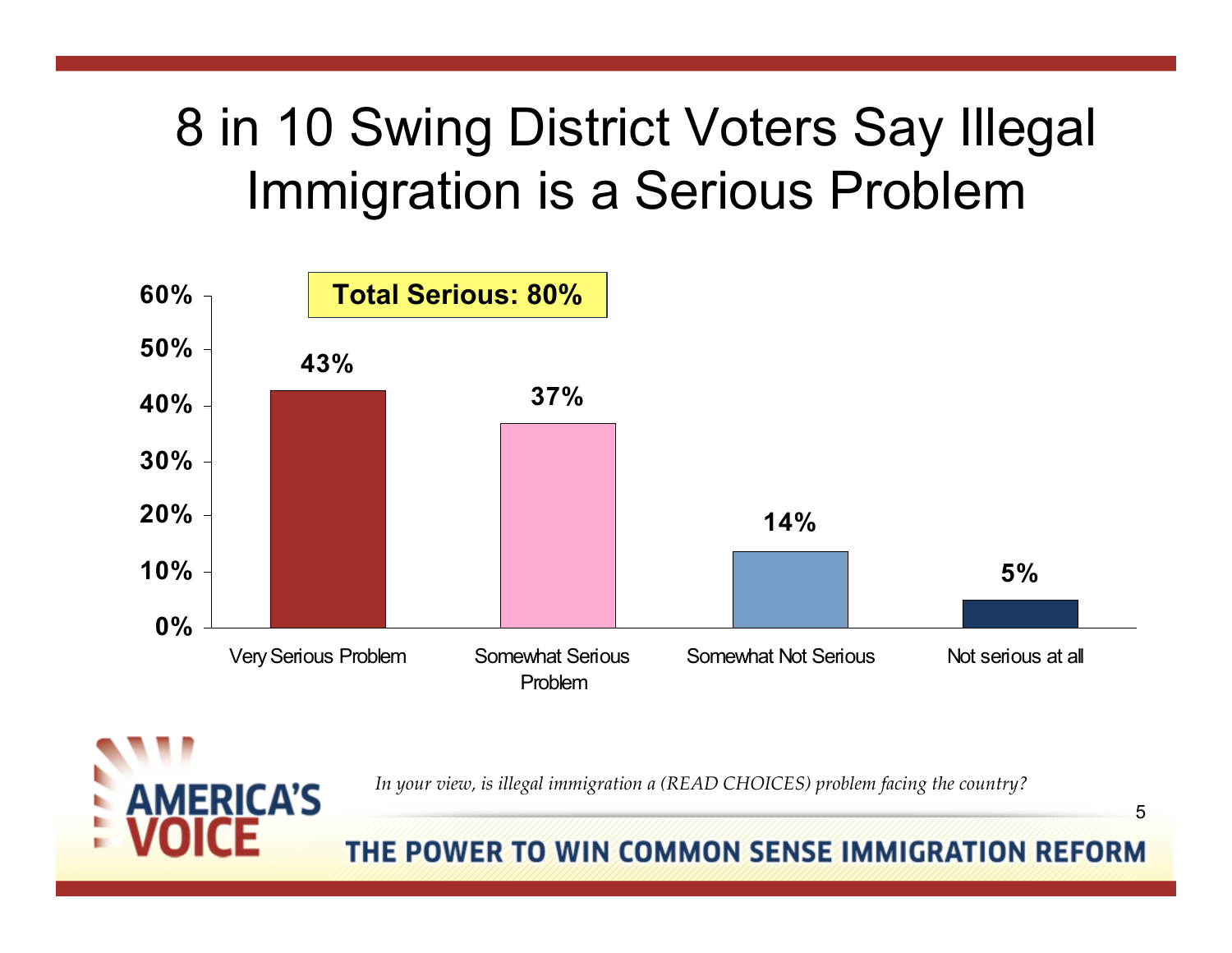#### Solving the Issue of Immigration 47% Consider it a High Priority





*Now thinking about all the issues that will face the NEW Congress after this election, how high a priority should solving the issue of illegal immigration be, compared to all the other issues should it be the single highest priority, a very high priority, a high priority, a medium priority, or a low priority for the NEW Congress?*

THE POWER TO WIN COMMON SENSE IMMIGRATION REFORM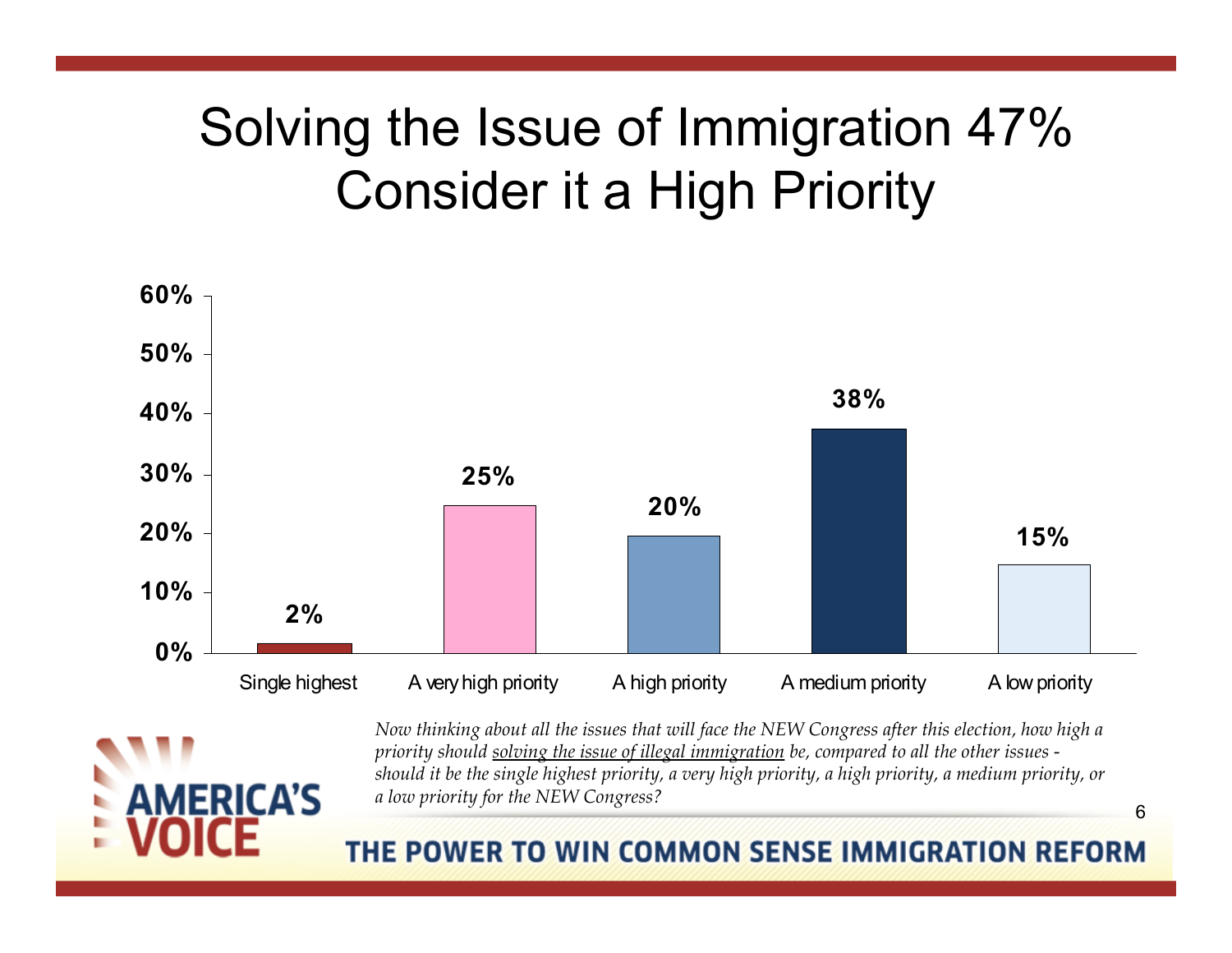#### Enacting Immigration Reform 46% Consider it a High Priority





*Now thinking about all the issues that will face the NEW Congress after this election, how high a priority should enacting immigration reform be compared to all the other issues - should it be the single highest priority, a very high priority, a high priority, a medium priority, or a low priority for the NEW Congress?*

THE POWER TO WIN COMMON SENSE IMMIGRATION REFORM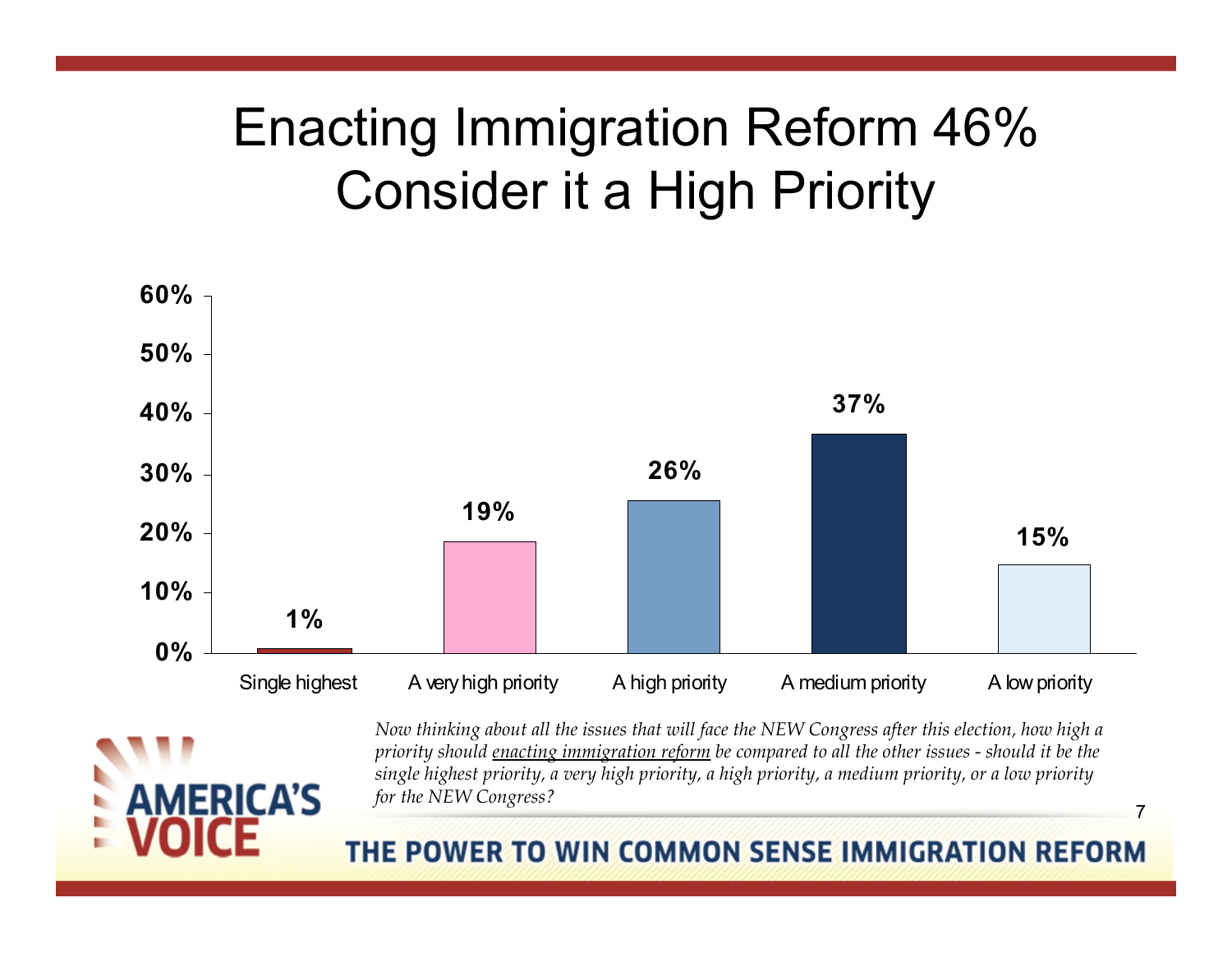### 12 million remaining after initial steps should…





*Most government officials believe that to deal with the problem of illegal immigration, we need to make our borders secure, crack down on employers who knowingly hire illegal immigrants, and deport illegal immigrants who commit crimes. In addition to these steps, what should be done about the 12 million illegal immigrants here in the United States?*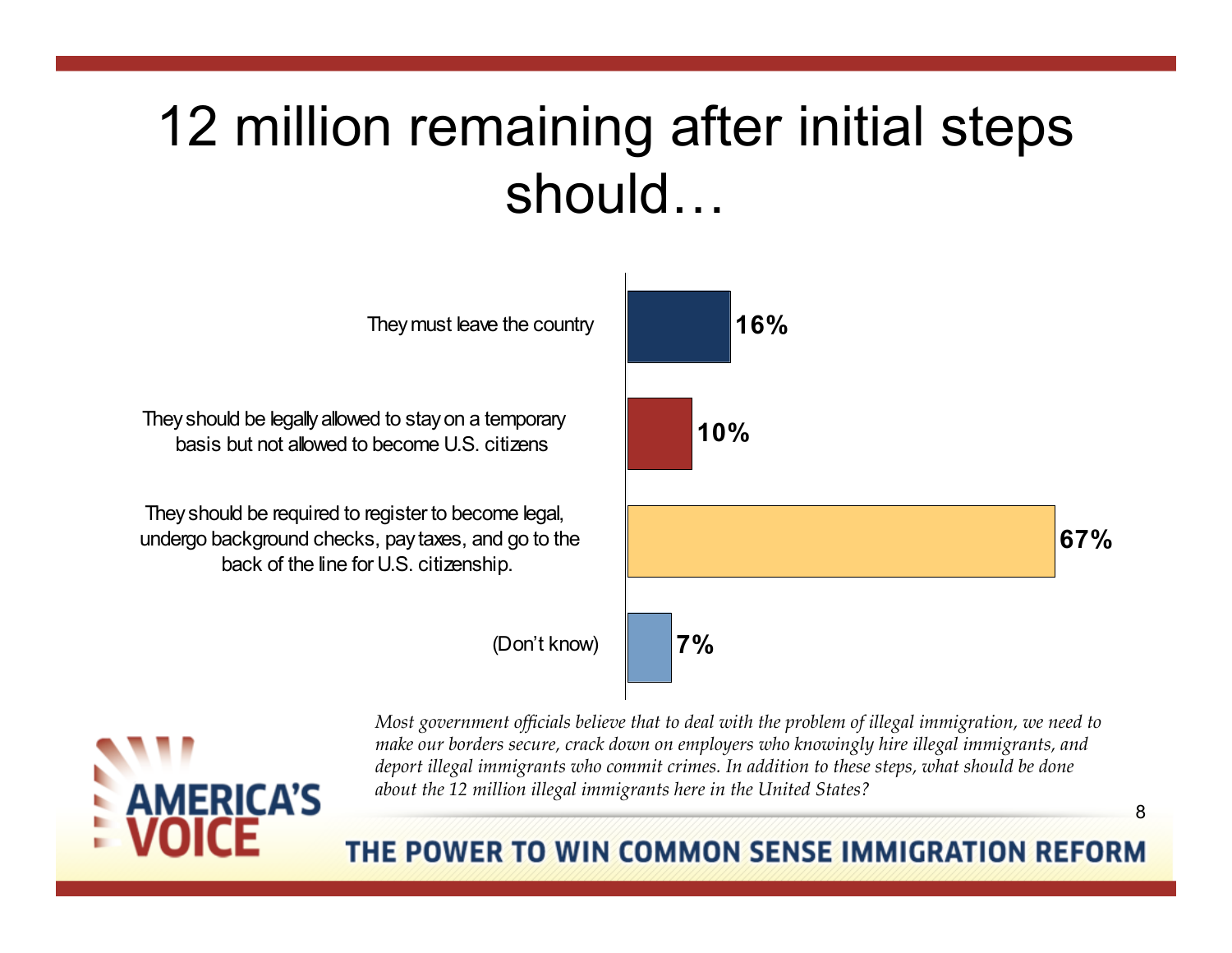### Comprehensive Vs. Forced to Leave

We need a comprehensive approach that secures the border, cracks down on employers who hire illegal immigrants, and requires all illegal immigrants to register and meet certain requirements to become legal, including working, paying taxes and learning English.

We need to secure our border, stop giving taxpayer funded benefits to illegal immigrants, and make sure that those who broke our laws by entering this country illegally are forced to leave.





*Now I'd like to read you a pair of statements. Of the two, please tell me which statement is closer to your own views.*

#### THE POWER TO WIN COMMON SENSE IMMIGRATION REFORM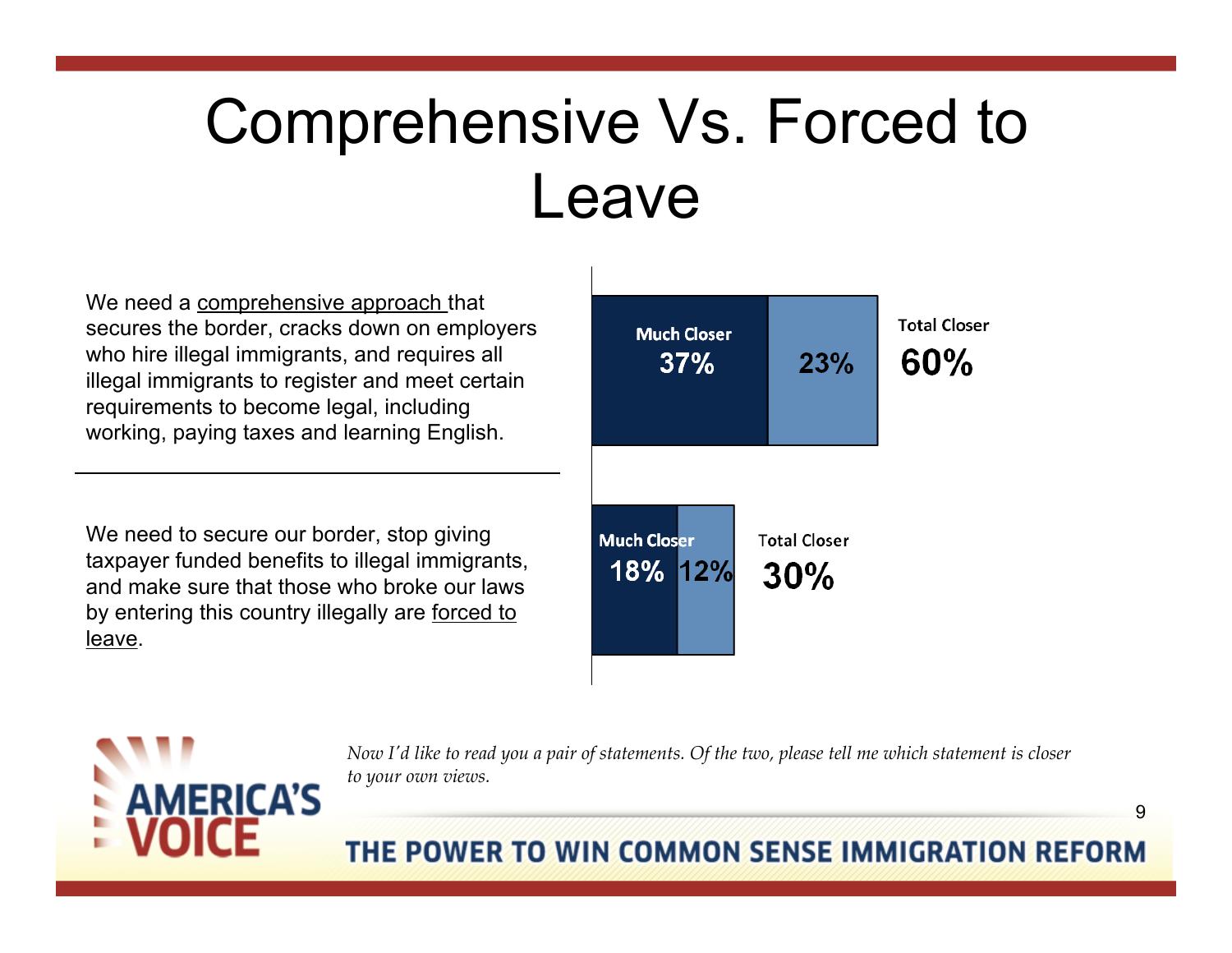### Comprehensive Vs. Enforcement

**Comprehensive:** Congress should pass comprehensive reform that includes tighter border security, employer enforcement, and requires people who are now in the country illegally to apply for citizenship.

**No Amnesty:** Congress should not pass amnesty of any kind. Instead, they should act to secure the border and enforce the laws currently on the books.





*The Congress may address immigration reform in the next session of Congress. Here are two statements about what Congress could do to address immigration. Please tell me which you agree with more:*

#### THE POWER TO WIN COMMON SENSE IMMIGRATION REFORM